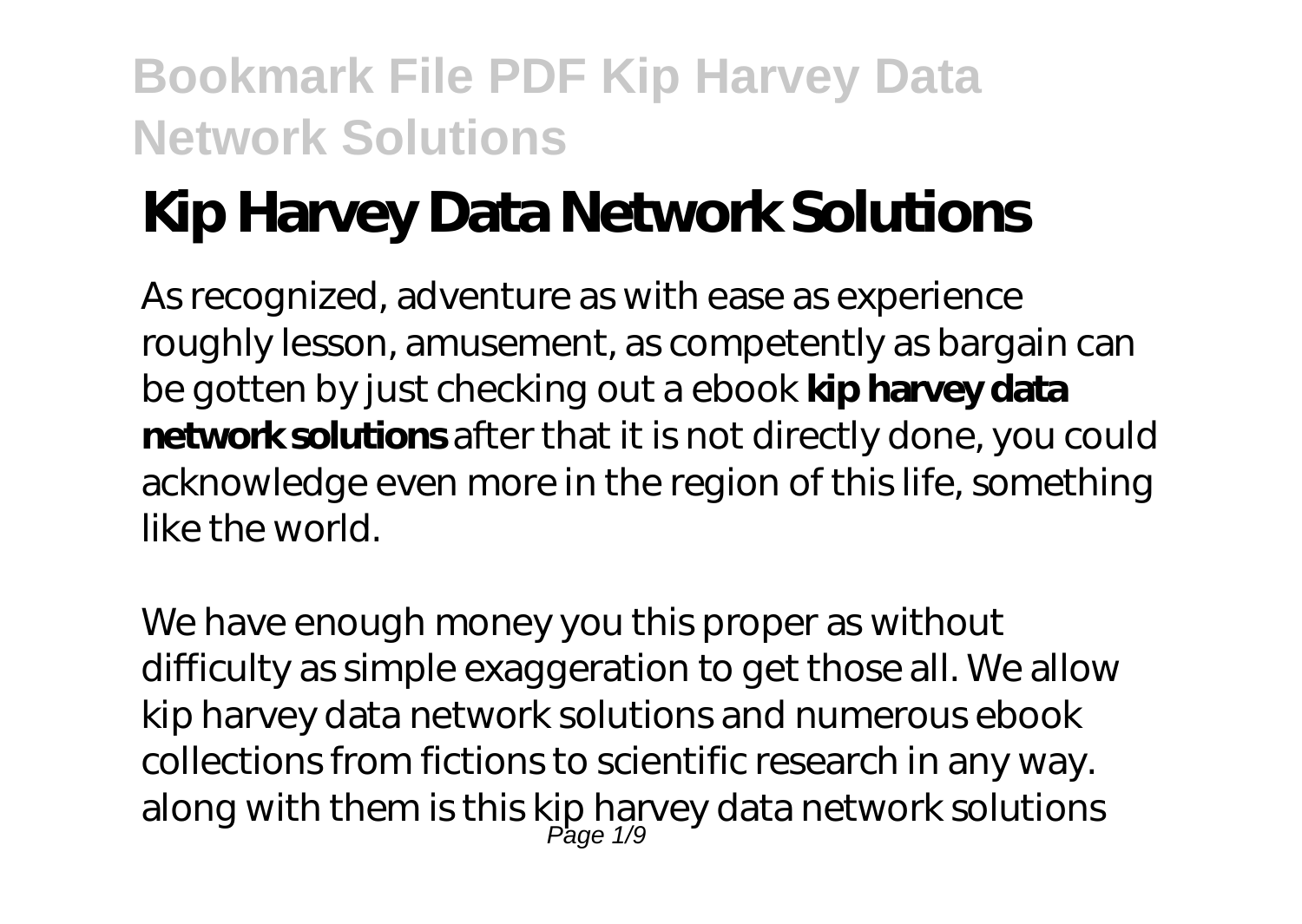that can be your partner.

#### *Kip Harvey Data Network Solutions*

Check Out These Fintech Stocks Pioneering The Future Of Finance. Fintech stocks are growing in popularity in the stock market today. This should not come as a surprise as we are s ...

*5 Top Fintech Stocks To Watch In The Stock Market Today* There is a rise in the adoption of cloud computing services for enterprise data storage ... creating a need for cloudbased security solutions. According to a MarketsandMarkets research report ...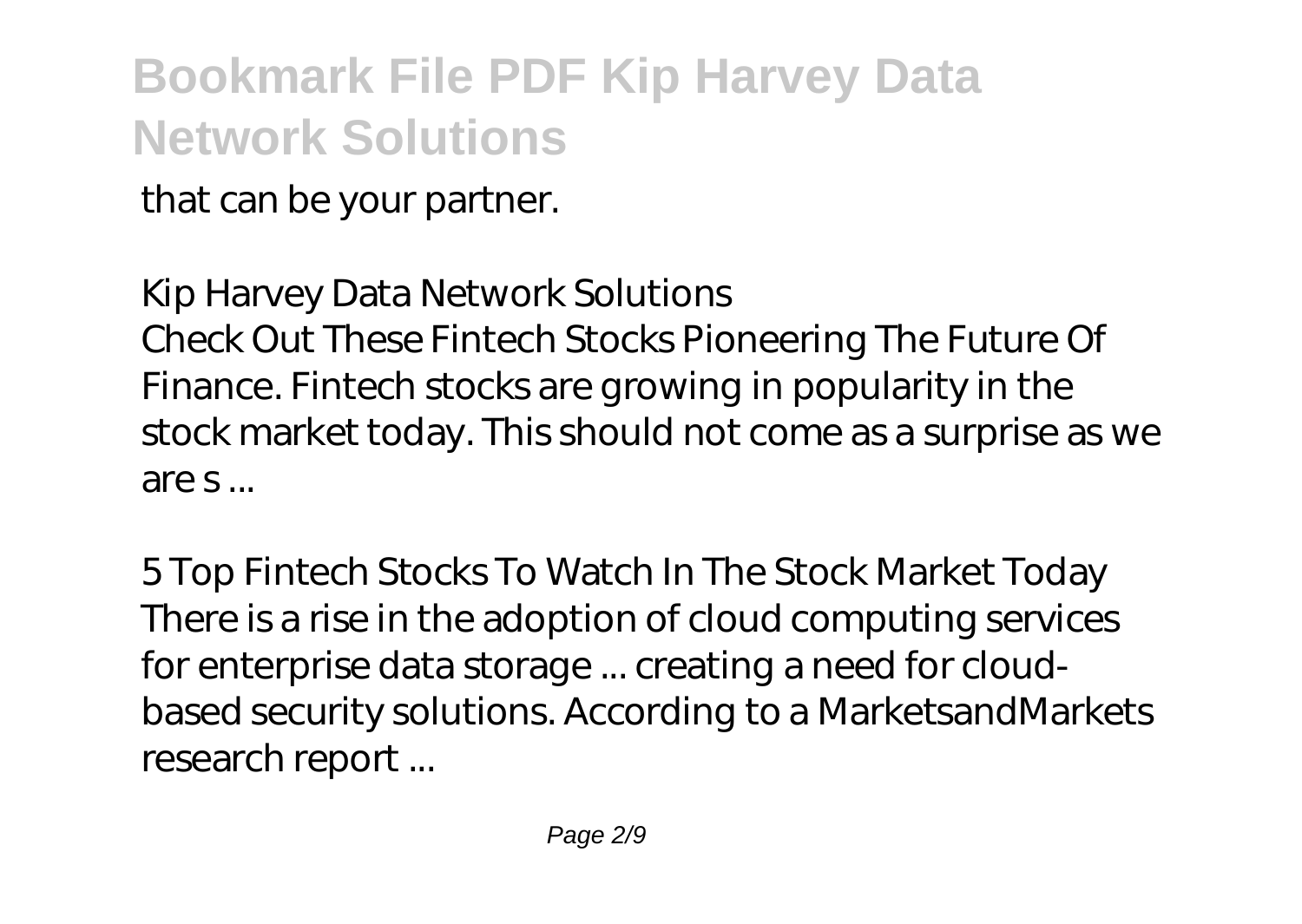#### *Zscaler vs. Check Point Software: Which Cybersecurity Stock Could Yield Higher Returns?*

A Port Arthur community group is hoping residents of three west Port Arthur neighborhoods devastated during Tropical Storm Harvey will help ... Arthur Community Action Network recently received ...

#### *Port Arthur group needs you to help identify flooding problems*

WeChat groups, run by foreign and Chinese firms alike, have become crucial marketing tools for reaching new consumers and building brand loyalty in a post-pandemic China.

*China retail sales get 3 trillion yuan boost as personalised* Page 3/9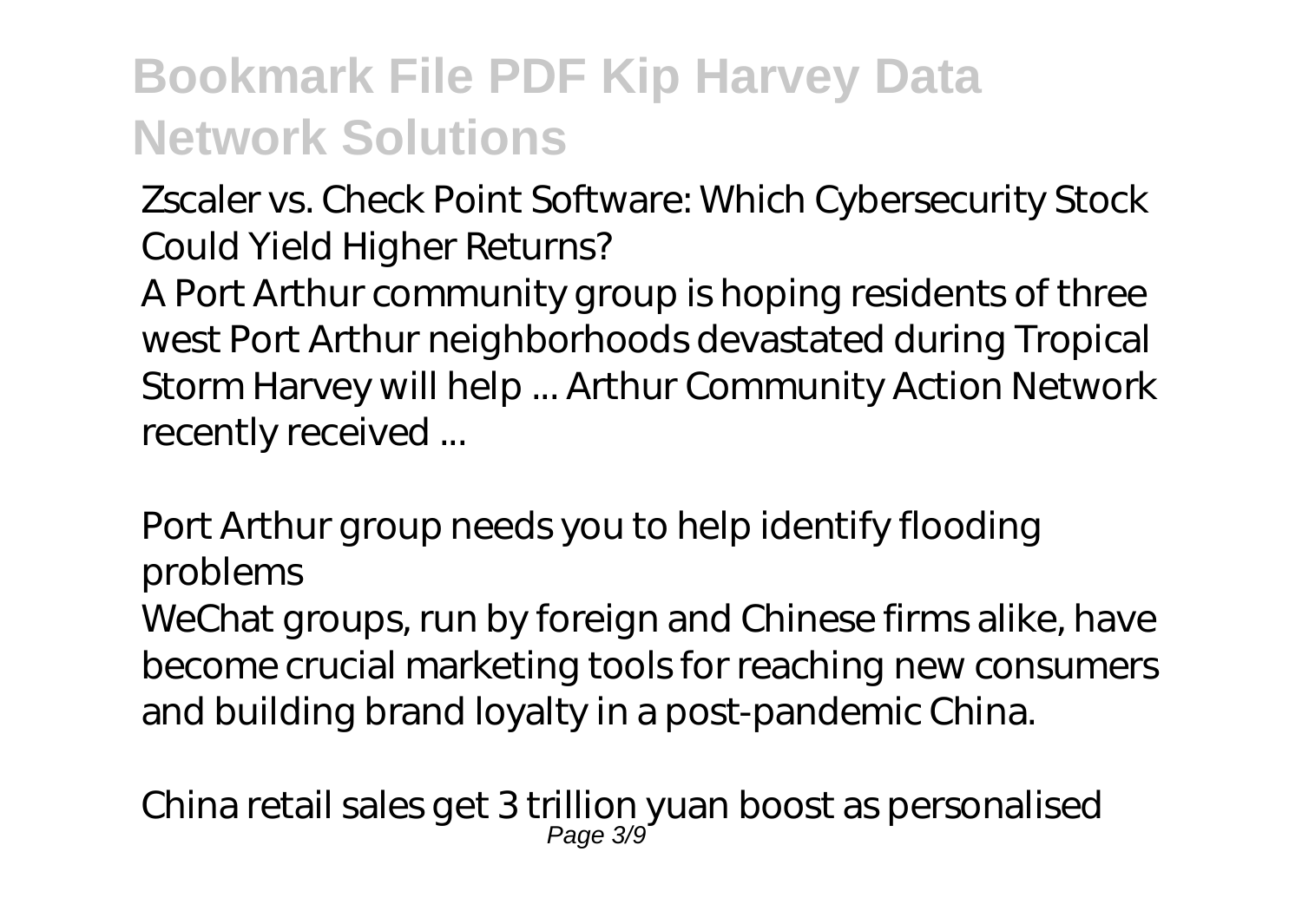*marketing grows via 'private traffic' in chat groups* A.C. ProMedia is a distributor of state-of-the-art products and solutions aimed at the commercial ... AUDAC innovative audio solutions, Luminex Network Intelligence manufacturer of data distribution ...

*AUDAC Announces Spherical Hanging Sound Projector* It will be vital to society to be able to put this data to use to provide information for smart decisions by decision makers developing policy, funding, direction and solutions to climate ... to ...

*Power Moves: SAIC has a new chief climate scientist. He's applying a tech background to the role* Page 4/9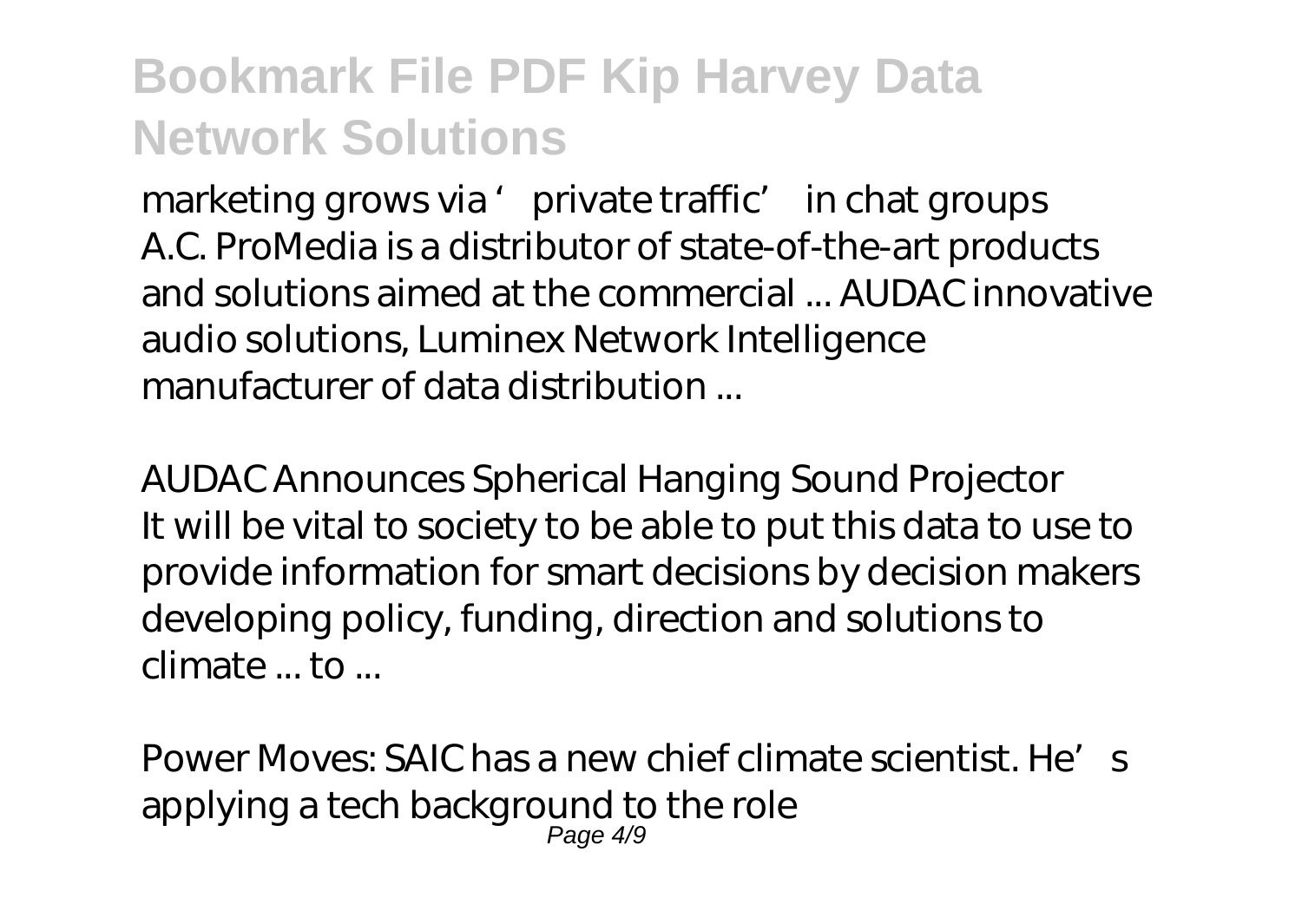I feel that I should start with an apology. I was determined to avoid buzzwords, jargon and hyperbole, and I' ve already said 'new normal'. Things have ...

*Putting Publisher Partnerships at the Heart of the 'New Normal'*

The global windows and doors market is expected to witness significant growth on account of rapidly progressing residential and commercial segments of the construction industry. An increase in ...

*Windows And Doors Market Size, Share, Trends, Growth, Production, Revenue, Company Analysis and Forecast 2020-2027 - MarketWatch* Page 5/9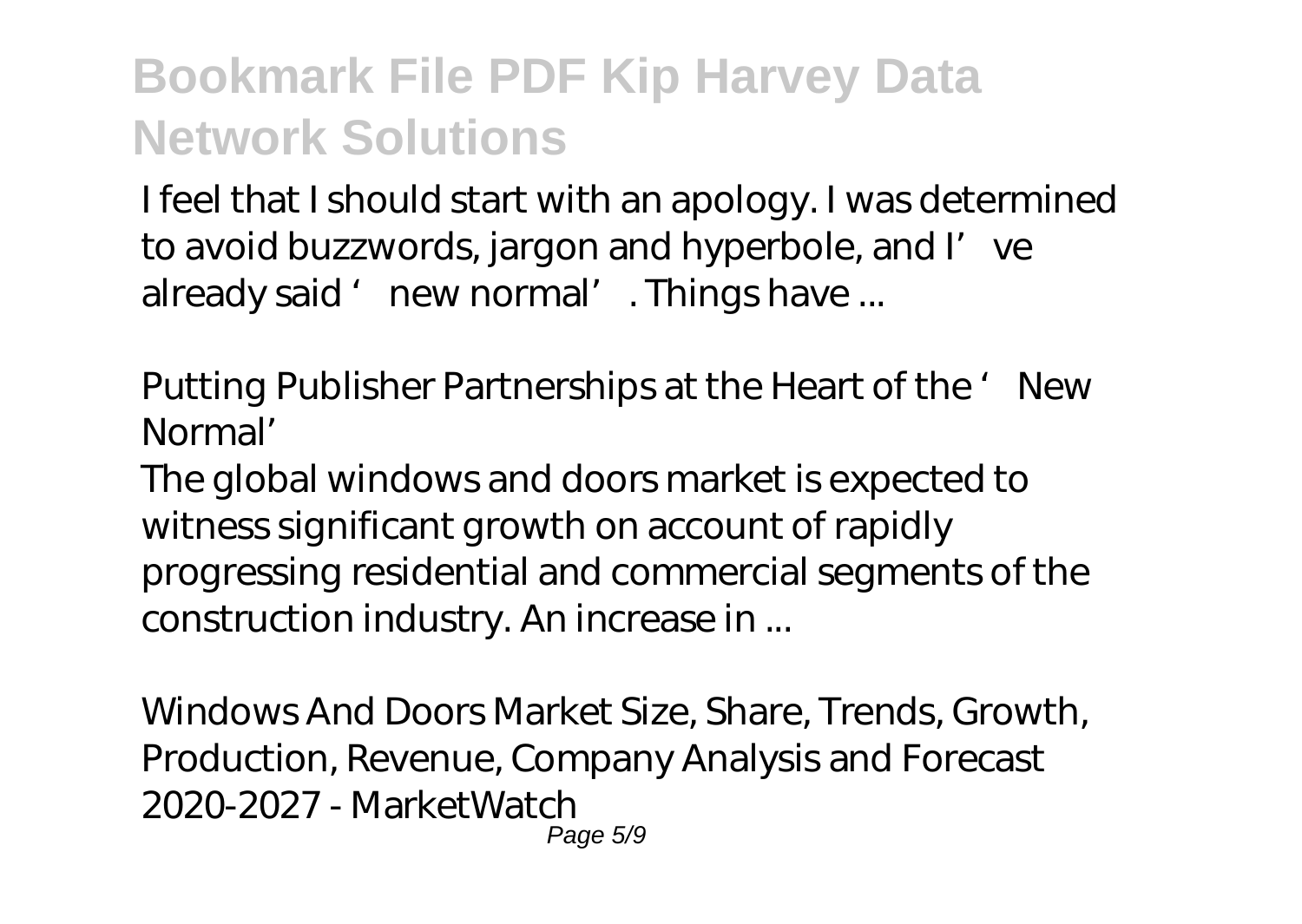The COVID-19 pandemic drastically changed the way in which organizations operate, with a survey by McKinsey1 showing that responses to ...

*Innovating to deliver customer success through the pandemic and beyond; Sabre's success in virtual implementation*

"The new capital enables us to accelerate innovation as an independent company and to continue to provide industry leading solutions in service of our broad global network of brands and retailers.

*Joor Raises \$46 Million for Growth* Plus, theCUBE will also speak with David Logan, VP, CTO Page 6/9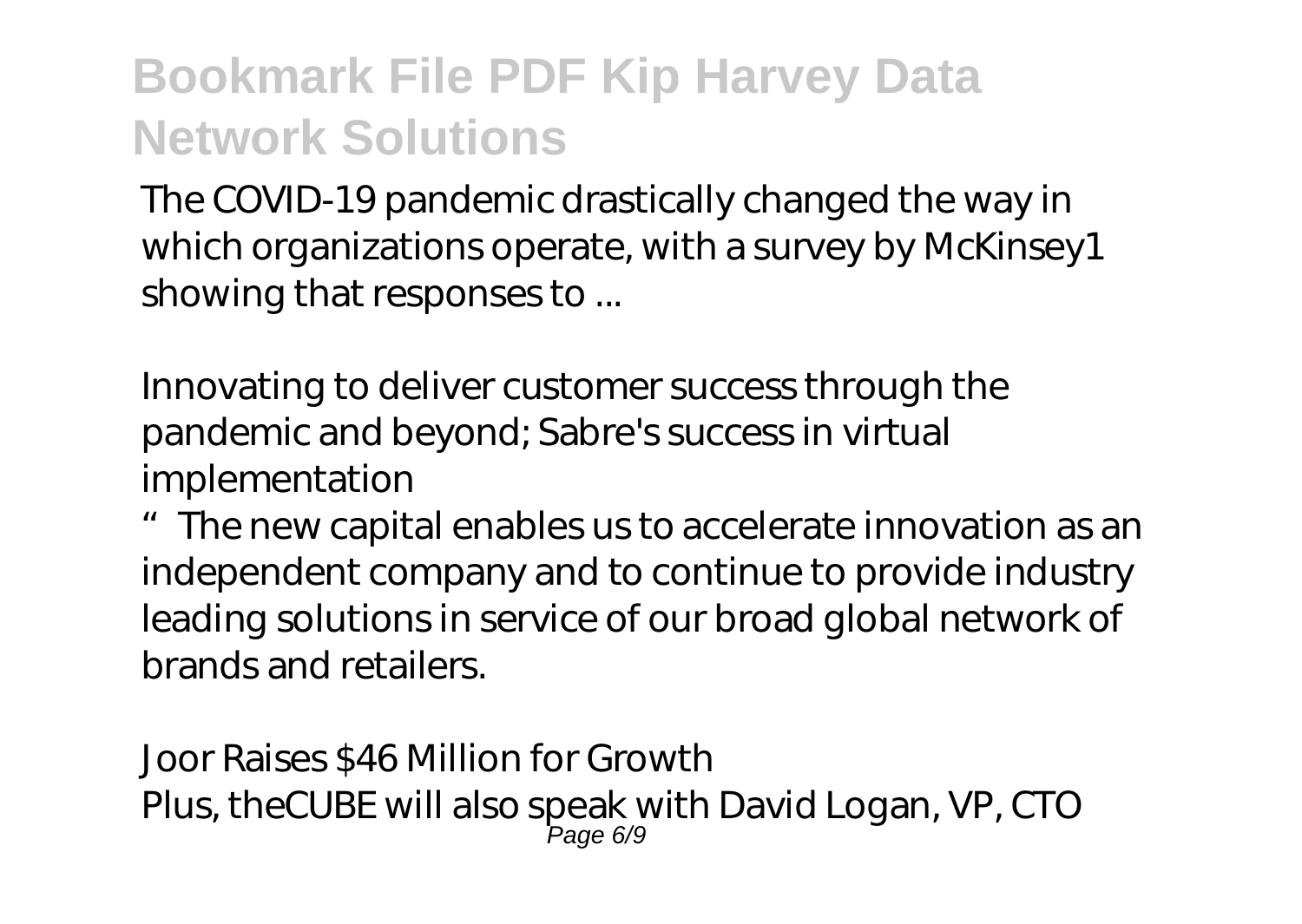Office at Aruba; David Harvey, VP of strategic ... connecting devices to the network edge, but to analyze data at the edge with the right ...

*HPE details the future for edge-to-cloud at Discover 2021* Investors committed to advancing environmental sustainability are flocking to cleantech investing. Cleantech is finding growing acceptance as green goals infiltrate private and public sectors, ...

#### *Cleantech Investing Is on the Rise*

Harvey Cohen ... The modus operandi of hackers, and solutions, have been in several newspapers. News-Press 03/24/14, "Why operating systems are perfect for data Page 7/9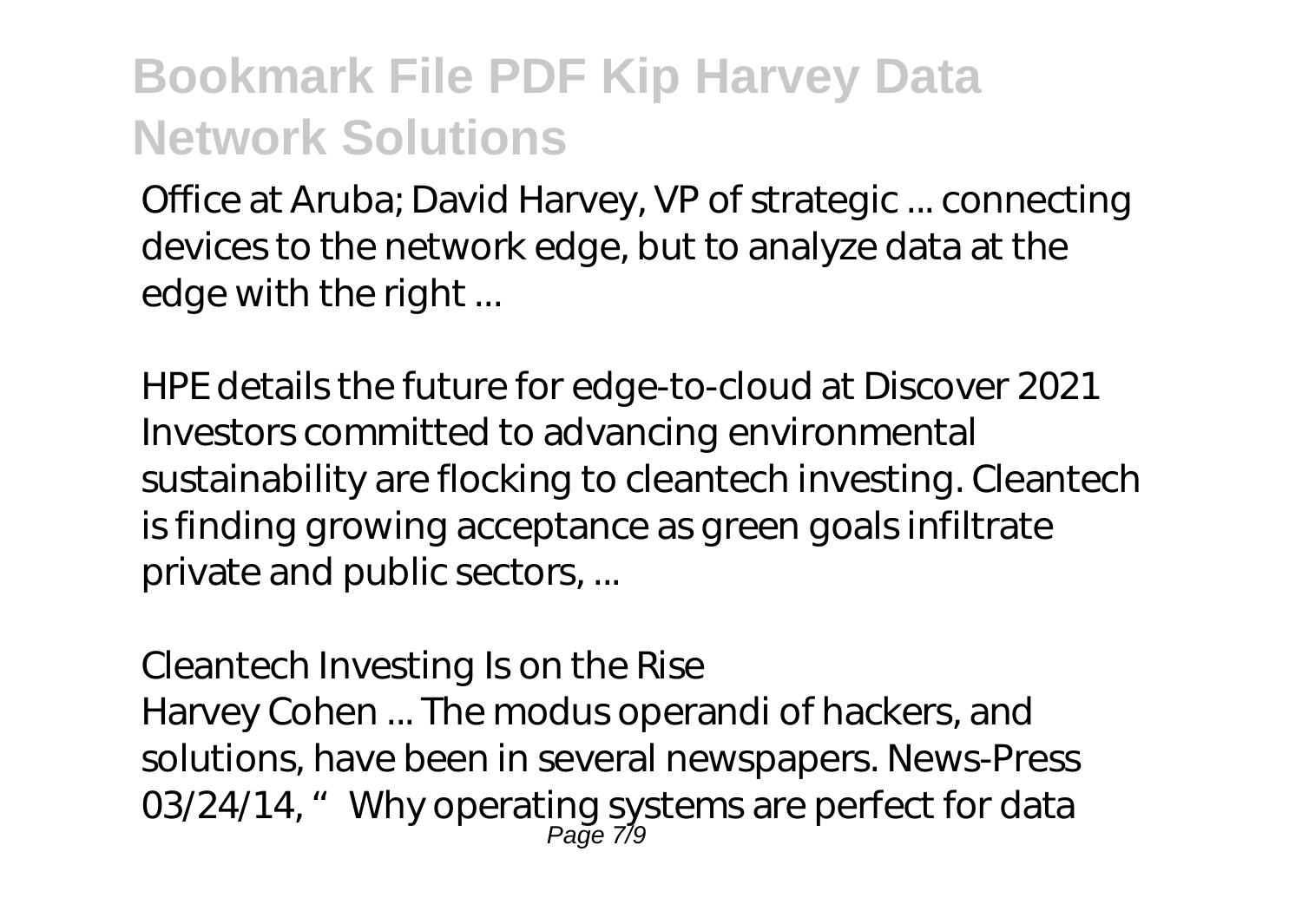theft." News-Press  $07/16/16$ 

*Letters to the editor for Thursday, July 8, 2021* Recording Academy ® President/CEO, Harvey Mason jr., has appointed Valeisha Butterfield Jones and Panos A. Panay as Co-Presidents, effective Aug. 16, 2021. They will join recently elevated Chief ...

*Valeisha Butterfield Jones and Panos A. Panay Named Co-Presidents of the Recording Academy®*

the leading business and leisure travel network in Southern Africa, and the cluster head of Rennies BCD Travel, Quadrel Travel Management t/a CWT, Travel Connections and Harvey World Travel.